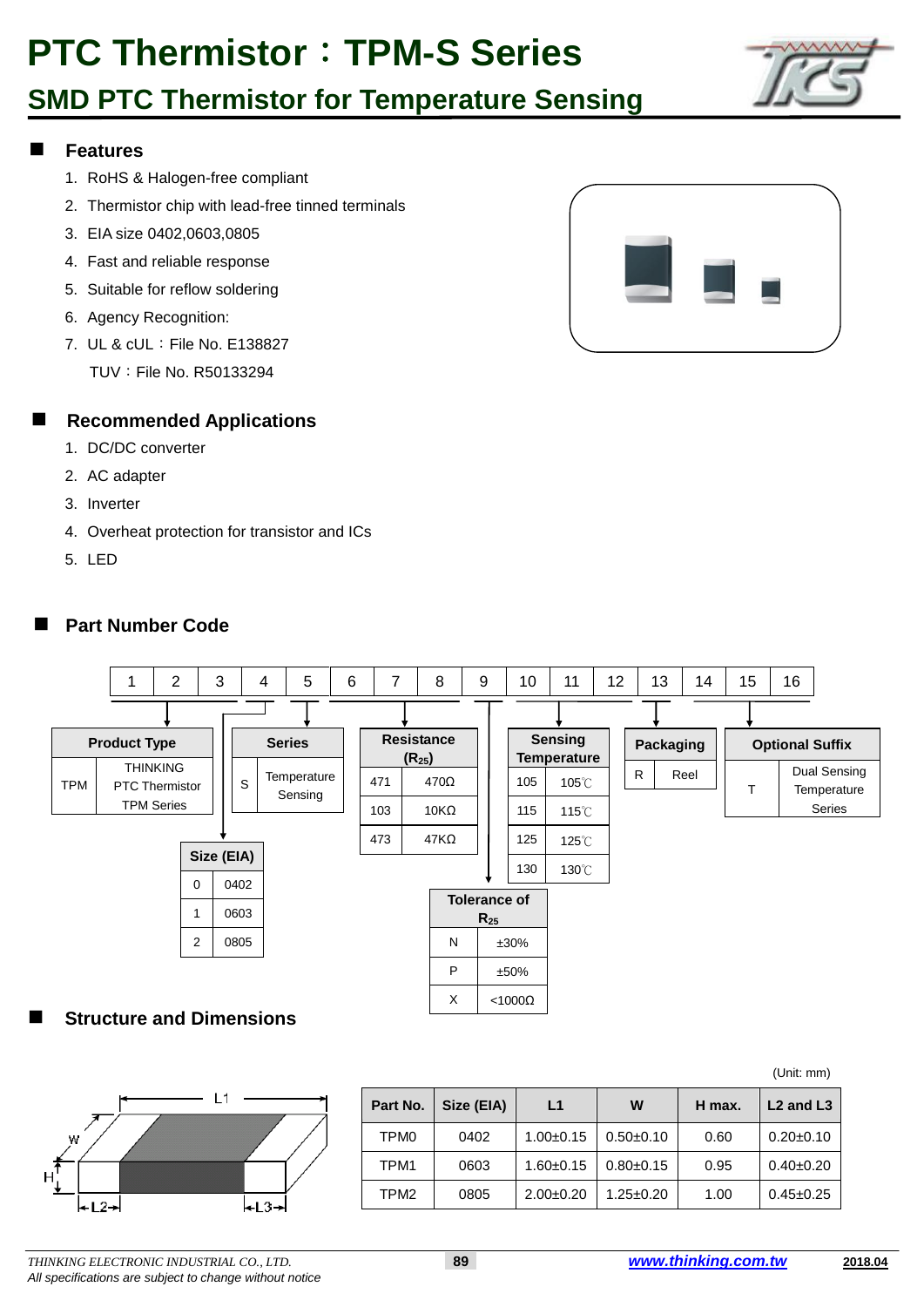

### **Electrical Characteristics**

|                       | <b>Zero Power</b><br><b>Resistance</b><br>at $25^\circ$ | <b>Sensing</b><br><b>Temperature 1</b><br>at 4.7 $K\Omega$ | <b>Sensing</b><br><b>Temperature 2</b><br>at 47 $K\Omega$ | Max.<br>Voltage<br>(V) | <b>Operating</b><br><b>Temperature</b><br>Range | <b>Safety</b> | <b>Approvals</b> |
|-----------------------|---------------------------------------------------------|------------------------------------------------------------|-----------------------------------------------------------|------------------------|-------------------------------------------------|---------------|------------------|
| Part No.              | $R_{25}$                                                | Ts1                                                        | Ts2                                                       | $V_{\text{max}}$       | $T_L \sim T_U$                                  | UL/           |                  |
|                       | $(\Omega)$                                              | (C)                                                        | (C)                                                       | $(V_{DC})$             | (C)                                             | <b>cUL</b>    | <b>TUV</b>       |
| TPM0S471P105R         |                                                         | $105 + 5$                                                  | $- -$                                                     |                        | $-25 - +120$                                    | $\sqrt{ }$    | V                |
| <b>TPM0S471P115R</b>  | 470                                                     | $115 + 5$                                                  | $\overline{\phantom{m}}$                                  |                        | $-25 - +130$                                    | $\sqrt{ }$    | $\sqrt{ }$       |
| TPM0S471P125R         |                                                         | $125 + 5$                                                  | $- -$                                                     | 32                     | $-25 - +140$                                    | $\sqrt{ }$    | V                |
| <b>TPM0S471P115RT</b> | 470                                                     | $115 + 5$                                                  | $130+7$                                                   |                        | $-25 - +140$                                    | $\sqrt{ }$    | V                |
| <b>TPM0S541N115RT</b> | 540                                                     | $115 + 5$                                                  | $135 + 7$                                                 |                        | $-25 - +150$                                    | V             |                  |

|                | <b>Zero Power</b><br><b>Resistance</b><br>at $25^{\circ}$ | <b>Sensing</b><br><b>Temperature 1</b><br>at 10 $K\Omega$ | <b>Sensing</b><br><b>Temperature 2</b><br>at 100 K $\Omega$ | Max.<br><b>Voltage</b><br>(V) | <b>Operating</b><br><b>Temperature</b><br>Range |            | <b>Safety</b><br><b>Approvals</b> |
|----------------|-----------------------------------------------------------|-----------------------------------------------------------|-------------------------------------------------------------|-------------------------------|-------------------------------------------------|------------|-----------------------------------|
| Part No.       | $R_{25}$                                                  | Ts1                                                       | Ts2                                                         | $V_{\text{max}}$              | $T_L \sim T_U$                                  | UL/        |                                   |
|                | $(K\Omega)$                                               | (C)                                                       | (C)                                                         | $(V_{DC})$                    | (C)                                             | <b>cUL</b> | <b>TUV</b>                        |
| TPM0S102P085RT |                                                           | 85±5                                                      | $100+3$                                                     |                               | $-40 - +110$                                    | $\sqrt{ }$ |                                   |
| TPM0S102P095RT |                                                           | 95±5                                                      | $110+3$                                                     |                               | $-40 - +120$                                    | $\sqrt{ }$ |                                   |
| TPM0S102P105RT |                                                           | $105+5$                                                   | $120+3$                                                     | 32                            | $-40 - +130$                                    | $\sqrt{ }$ |                                   |
| TPM0S102P115RT |                                                           | $115+5$                                                   | $130+3$                                                     |                               | $-40 - +140$                                    | $\sqrt{ }$ |                                   |
| TPM0S102P125RT |                                                           | $125 + 5$                                                 | $140+3$                                                     |                               | $-40 - +150$                                    | $\sqrt{ }$ |                                   |

| Part No.             | <b>Zero Power</b><br><b>Resistance</b><br>at $25^\circ$ C | <b>Sensing</b><br><b>Temperature</b><br>at 4.7M $\Omega$ | Max.<br>Voltage<br>(V) | <b>Operating</b><br><b>Temperature</b><br>Range |            | <b>Safety</b><br><b>Approvals</b> |
|----------------------|-----------------------------------------------------------|----------------------------------------------------------|------------------------|-------------------------------------------------|------------|-----------------------------------|
|                      | $R_{25}$                                                  | Ts                                                       | $V_{\text{max}}$       | $T_L \sim T_U$                                  | UL/        |                                   |
|                      | $(K\Omega)$                                               | (C)                                                      | $(V_{DC})$             | (C)                                             | <b>cUL</b> | <b>TUV</b>                        |
| <b>TPM0S103P080R</b> |                                                           | 80±5                                                     | 32                     | $-25 - +95$                                     | $\sqrt{ }$ |                                   |
| TPM0S103P100R        |                                                           | $100+5$                                                  |                        | $-25 - +115$                                    | $\sqrt{ }$ |                                   |
| <b>TPM0S103P110R</b> | 10                                                        | $110 + 5$                                                |                        | $-25 - +125$                                    | $\sqrt{ }$ |                                   |
| TPM0S103P130R        |                                                           | $130 + 5$                                                |                        | $-25 - +145$                                    | $\sqrt{ }$ |                                   |
| TPM0S473P130R        | 47                                                        | $130 + 5$                                                |                        | $-25 - +145$                                    | $\sqrt{ }$ |                                   |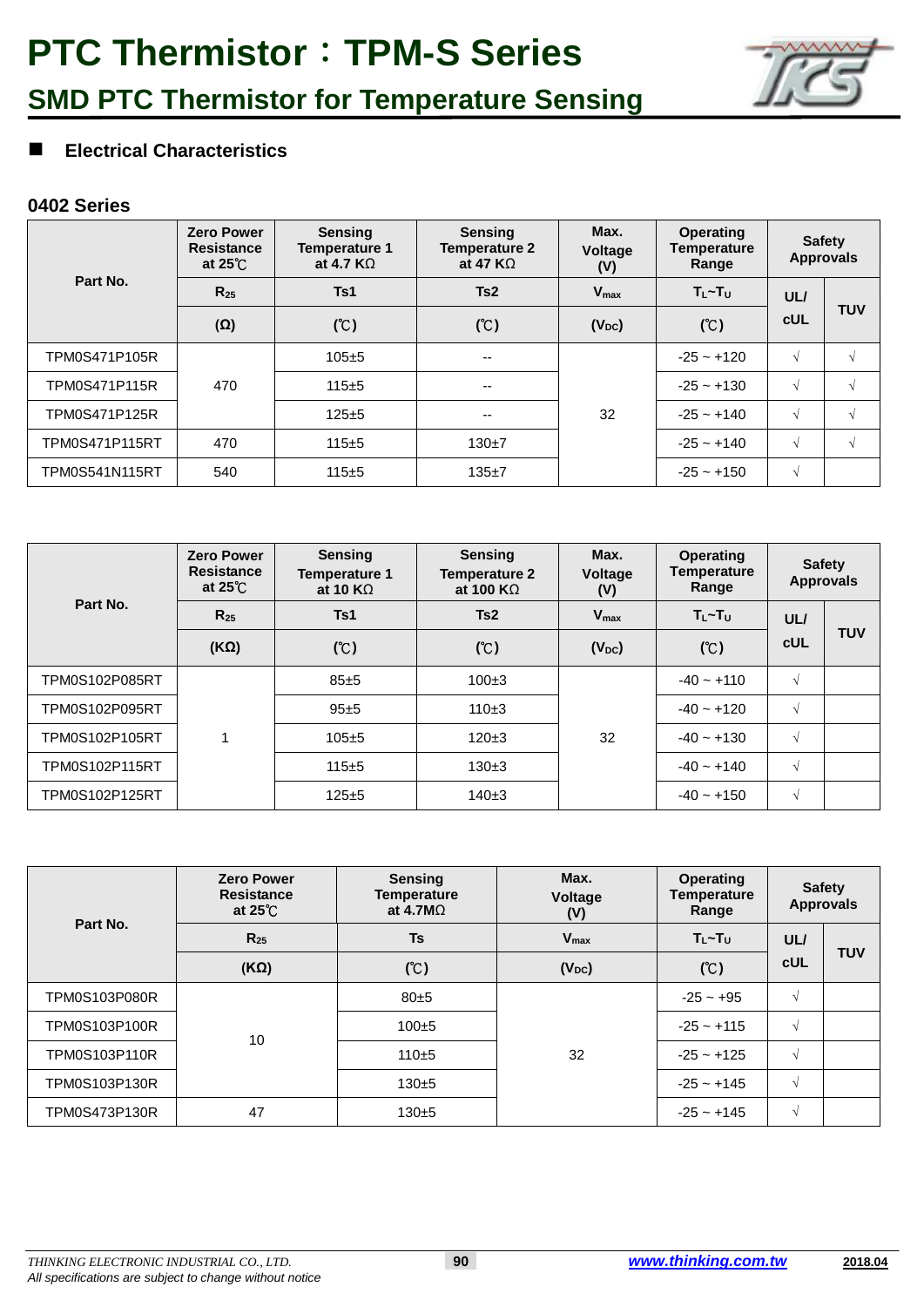

## **SMD PTC Thermistor for Temperature Sensing**

| Part No.             | <b>Zero Power</b><br><b>Resistance</b><br>at $25^{\circ}$ | <b>Sensing</b><br><b>Temperature</b><br>at 1 $K\Omega$ | Max.<br>Voltage<br>(V) | <b>Operating</b><br><b>Temperature</b><br>Range | <b>Safety</b> | <b>Approvals</b> |
|----------------------|-----------------------------------------------------------|--------------------------------------------------------|------------------------|-------------------------------------------------|---------------|------------------|
|                      | $R_{25}$                                                  | Ts1                                                    | $V_{\text{max}}$       | $T_{L}$ ~ $T_{U}$                               | UL/           | <b>TUV</b>       |
|                      | $(\Omega)$                                                | (C)                                                    | $(V_{DC})$             | (C)                                             | <b>cUL</b>    |                  |
| <b>TPM1S101N130R</b> | 100                                                       | $130+7$                                                | 24                     | $-25 - +145$                                    |               |                  |

| Part No.             | <b>Zero Power</b><br><b>Resistance</b><br>at $25^{\circ}$ | <b>Sensing</b><br><b>Temperature</b><br>at 2.2K $\Omega$ | Max.<br>Voltage<br>(V) | <b>Operating</b><br><b>Temperature</b><br>Range |            | <b>Safety</b><br><b>Approvals</b> |
|----------------------|-----------------------------------------------------------|----------------------------------------------------------|------------------------|-------------------------------------------------|------------|-----------------------------------|
|                      | $R_{25}$                                                  | Ts2                                                      | $V_{\text{max}}$       | $T_{L}$ ~ $T_{U}$                               | <b>UL/</b> | <b>TUV</b>                        |
|                      | $(\Omega)$                                                | (C)                                                      | $(V_{DC})$             | (C)                                             | <b>cUL</b> |                                   |
| <b>TPM1S221N090R</b> |                                                           | $90+7$                                                   |                        | $-25 - +105$                                    |            |                                   |
| TPM1S221N105R        | 220                                                       | $105 + 7$                                                | 24                     | $-25 - +120$                                    |            |                                   |

|                       | <b>Zero Power</b><br><b>Resistance</b><br>at $25^{\circ}$ C | <b>Sensing</b><br><b>Temperature 1</b><br>at 4.7 $K\Omega$ | <b>Sensing</b><br><b>Temperature 2</b><br>at 47 $K\Omega$ | Max.<br>Voltage<br>(V) | <b>Operating</b><br><b>Temperature</b><br>Range |              | <b>Safety</b><br><b>Approvals</b> |            |
|-----------------------|-------------------------------------------------------------|------------------------------------------------------------|-----------------------------------------------------------|------------------------|-------------------------------------------------|--------------|-----------------------------------|------------|
| Part No.              | $R_{25}$                                                    | Ts1                                                        | Ts2                                                       | $V_{max}$              | $T_L \sim T_U$                                  | UL/          |                                   |            |
|                       | $(\Omega)$                                                  | (C)                                                        | (C)                                                       | $(V_{DC})$             | (C)                                             | <b>cUL</b>   | <b>TUV</b>                        |            |
| TPM1S471P065R         |                                                             | 65±5                                                       | $\overline{\phantom{a}}$                                  |                        | $-25 - +80$                                     | $\sqrt{}$    | $\sqrt{}$                         |            |
| TPM1S471P075R         |                                                             | 75±5                                                       | $\overline{\phantom{a}}$                                  |                        | $-25 - +90$                                     | $\sqrt{}$    | $\sqrt{}$                         |            |
| TPM1S471P085R         |                                                             | 85±5                                                       | --                                                        |                        | $-25 - +100$                                    | $\sqrt{}$    | $\sqrt{}$                         |            |
| TPM1S471P095R         | 470                                                         | $95 + 5$                                                   | $\overline{\phantom{a}}$                                  |                        | $-25 - +110$                                    | $\sqrt{}$    | $\sqrt{}$                         |            |
| TPM1S471P105R         |                                                             | $105 + 5$                                                  | $\overline{\phantom{a}}$                                  | 32                     |                                                 | $-25 - +120$ | $\sqrt{}$                         | $\sqrt{ }$ |
| TPM1S471P115R         |                                                             | $115 + 5$                                                  | --                                                        |                        |                                                 | $-25 - +130$ | $\sqrt{}$                         | $\sqrt{}$  |
| TPM1S471P125R         |                                                             | $125 + 5$                                                  | --                                                        |                        | $-25 - +140$                                    | $\sqrt{}$    | $\sqrt{ }$                        |            |
| TPM1S471P135R         |                                                             | $135 + 5$                                                  | --                                                        |                        |                                                 | $-25 - +150$ | $\sqrt{ }$                        | $\sqrt{ }$ |
| TPM1S472P105R         | 4700                                                        | $\mathbf{u}$                                               | $105 + 5$                                                 |                        | $-25 - +120$                                    | $\sqrt{ }$   |                                   |            |
| TPM1S471P065RT        |                                                             | $65 + 5$                                                   | 80±7                                                      |                        | $-25 - +90$                                     | $\sqrt{ }$   | $\sqrt{}$                         |            |
| TPM1S471P075RT        |                                                             | 75±5                                                       | 90±7                                                      |                        | $-25 - +100$                                    | $\sqrt{}$    | $\sqrt{ }$                        |            |
| TPM1S471P085RT        |                                                             | $85 + 5$                                                   | $100+7$                                                   |                        | $-25 - +110$                                    | $\sqrt{}$    | $\sqrt{}$                         |            |
| TPM1S471P095RT        | 470                                                         | $95 + 5$                                                   | $110+7$                                                   | 32                     | $-25 - +120$                                    | $\sqrt{ }$   | $\sqrt{}$                         |            |
| TPM1S471P105RT        |                                                             | $105 + 5$                                                  | $120 + 7$                                                 |                        | $-25 - +130$                                    | $\sqrt{ }$   | $\sqrt{}$                         |            |
| TPM1S471P115RT        |                                                             | $115 + 5$                                                  | $130 + 7$                                                 |                        | $-25 - +140$                                    | $\sqrt{ }$   | $\sqrt{}$                         |            |
| TPM1S471P125RT        |                                                             | $125 + 5$                                                  | $140+7$                                                   |                        | $-25 - +150$                                    | $\sqrt{}$    | $\sqrt{}$                         |            |
| <b>TPM1S471P135RT</b> |                                                             | $135 + 5$                                                  | $150 + 7$                                                 |                        | $-25 - +160$                                    | $\sqrt{}$    | $\sqrt{}$                         |            |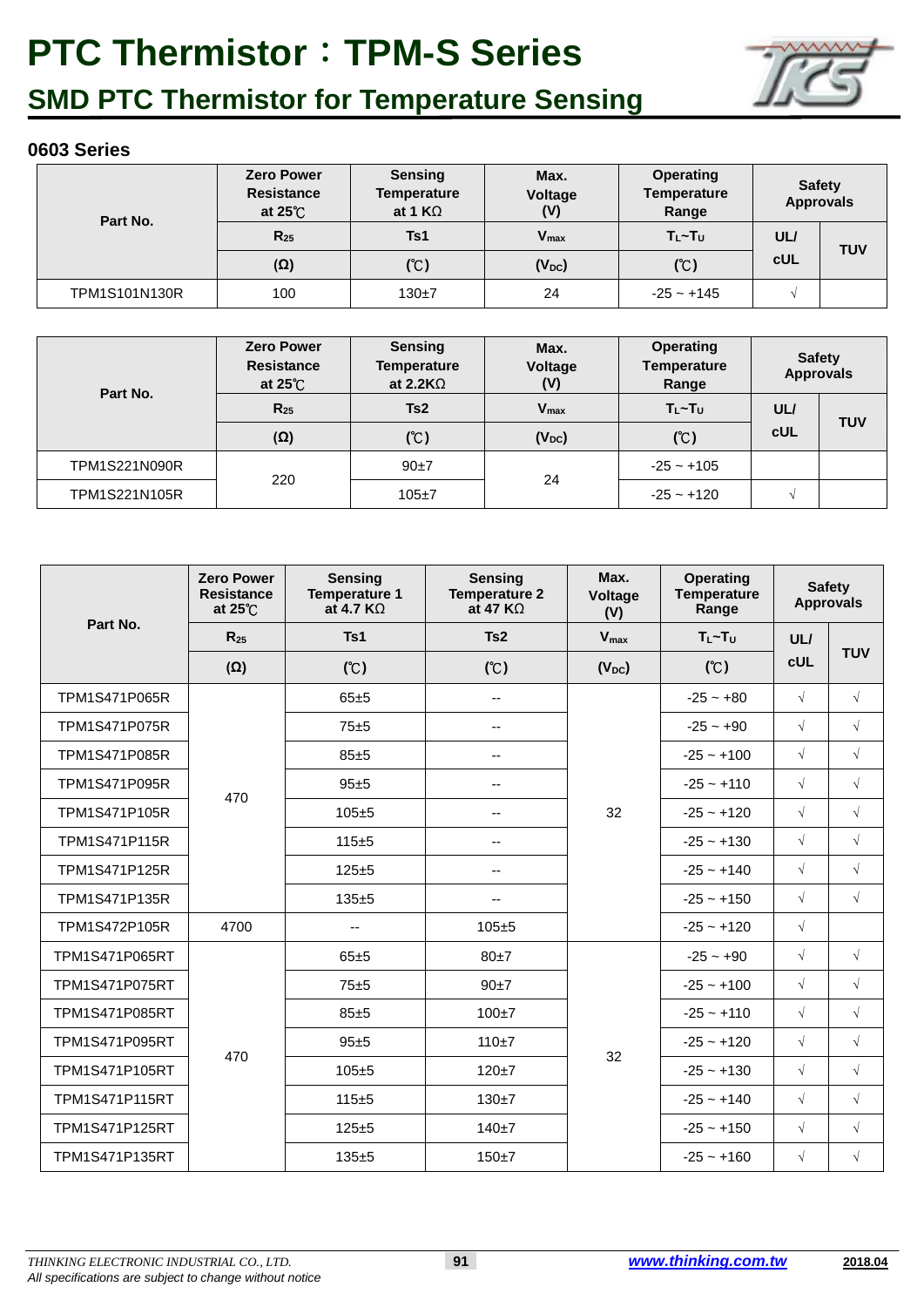

## **SMD PTC Thermistor for Temperature Sensing**

### **0603 Series**

|                      | <b>Zero Power</b><br><b>Resistance</b><br>at $25^\circ$ | <b>Sensing</b><br><b>Temperature</b><br>at 4.7M $\Omega$ | Max.<br>Voltage<br>(V) | <b>Operating</b><br><b>Temperature</b><br>Range | <b>Safety</b><br><b>Approvals</b> |               |
|----------------------|---------------------------------------------------------|----------------------------------------------------------|------------------------|-------------------------------------------------|-----------------------------------|---------------|
| Part No.             | $R_{25}$                                                | Ts                                                       | $V_{\text{max}}$       | $T_L \sim T_U$                                  | UL/                               | <b>TUV</b>    |
|                      | $(K\Omega)$                                             | (C)                                                      | $(V_{DC})$             | (C)                                             | <b>cUL</b>                        |               |
| <b>TPM1S103P080R</b> |                                                         | 80±5                                                     | 32                     | $-25 - +95$                                     | √                                 |               |
| <b>TPM1S103P110R</b> |                                                         | $110+5$                                                  |                        | $-25 - +125$                                    | √                                 | $\mathcal{L}$ |
| TPM1S103P120R        | 10                                                      | $120 + 5$                                                |                        | $-25 - +135$                                    | √                                 | $\mathcal{L}$ |
| TPM1S103P130R        |                                                         | $130 + 5$                                                |                        | $-25 - +145$                                    | √                                 | $\sqrt{ }$    |
| TPM1S473P130R        | 47                                                      | $130 + 5$                                                |                        | $-25 - +145$                                    | √                                 | N             |

| Part No.      | <b>Zero Power</b><br><b>Resistance</b><br>at $25^{\circ}$ C | <b>Sensing</b><br><b>Temperature</b><br>at $1K\Omega$ | Max.<br><b>Voltage</b><br>(V) | <b>Operating</b><br>Temperature<br>Range |               | <b>Safety</b><br><b>Approvals</b> |
|---------------|-------------------------------------------------------------|-------------------------------------------------------|-------------------------------|------------------------------------------|---------------|-----------------------------------|
|               | $R_{25}$<br>Ts                                              | <b>V</b> <sub>max</sub>                               | $T_l$ ~ $T_U$                 | UL/                                      | <b>TUV</b>    |                                   |
|               | $(\Omega)$                                                  | (C)                                                   | $(V_{DC})$                    | (C)                                      | <b>cUL</b>    |                                   |
| TPM2S101N110R |                                                             | $110+7$                                               |                               | $-25 - 125$                              |               |                                   |
| TPM2S101N115R | 100                                                         | $115 + 7$                                             | 24                            | $-25 - +130$                             |               |                                   |
| TPM2S101N130R |                                                             | $130+7$                                               |                               | $-25 - +145$                             | $\mathcal{N}$ |                                   |

|               | <b>Zero Power</b><br><b>Resistance</b><br>at $25^{\circ}$ | <b>Sensing</b><br><b>Temperature</b><br>at 4.7 $K\Omega$ | Max.<br>Voltage<br>(V) | <b>Operating</b><br><b>Temperature</b><br>Range | <b>Approvals</b> | <b>Safety</b> |
|---------------|-----------------------------------------------------------|----------------------------------------------------------|------------------------|-------------------------------------------------|------------------|---------------|
| Part No.      | $R_{25}$                                                  | Ts                                                       | $V_{max}$              | $T_1 \sim T_U$                                  | UL/              | <b>TUV</b>    |
|               | $(\Omega)$                                                | (C)                                                      | $(V_{DC})$             | (C)                                             | <b>cUL</b>       |               |
| TPM2S471P065R |                                                           | 65±5                                                     | 32                     | $-25 - +80$                                     | $\sqrt{ }$       | $\sqrt{}$     |
| TPM2S471P075R |                                                           | 75±5                                                     |                        | $-25 - +90$                                     | $\sqrt{ }$       | V             |
| TPM2S471P085R |                                                           | 85±5                                                     |                        | $-25 - +100$                                    | $\sqrt{ }$       | $\sqrt{ }$    |
| TPM2S471P095R | 470                                                       | 95±5                                                     |                        | $-25 - +110$                                    | $\sqrt{ }$       | $\sqrt{ }$    |
| TPM2S471P105R |                                                           | $105 + 5$                                                |                        | $-25 - +120$                                    | $\sqrt{ }$       | V             |
| TPM2S471P115R |                                                           | $115 + 5$                                                |                        | $-25 - +130$                                    | $\sqrt{ }$       | V             |
| TPM2S471P125R |                                                           | $125 + 5$                                                |                        | $-25 - +140$                                    | $\sqrt{ }$       | V             |
| TPM2S471P135R |                                                           | $135 + 5$                                                |                        | $-25 - +150$                                    | $\sqrt{ }$       | V             |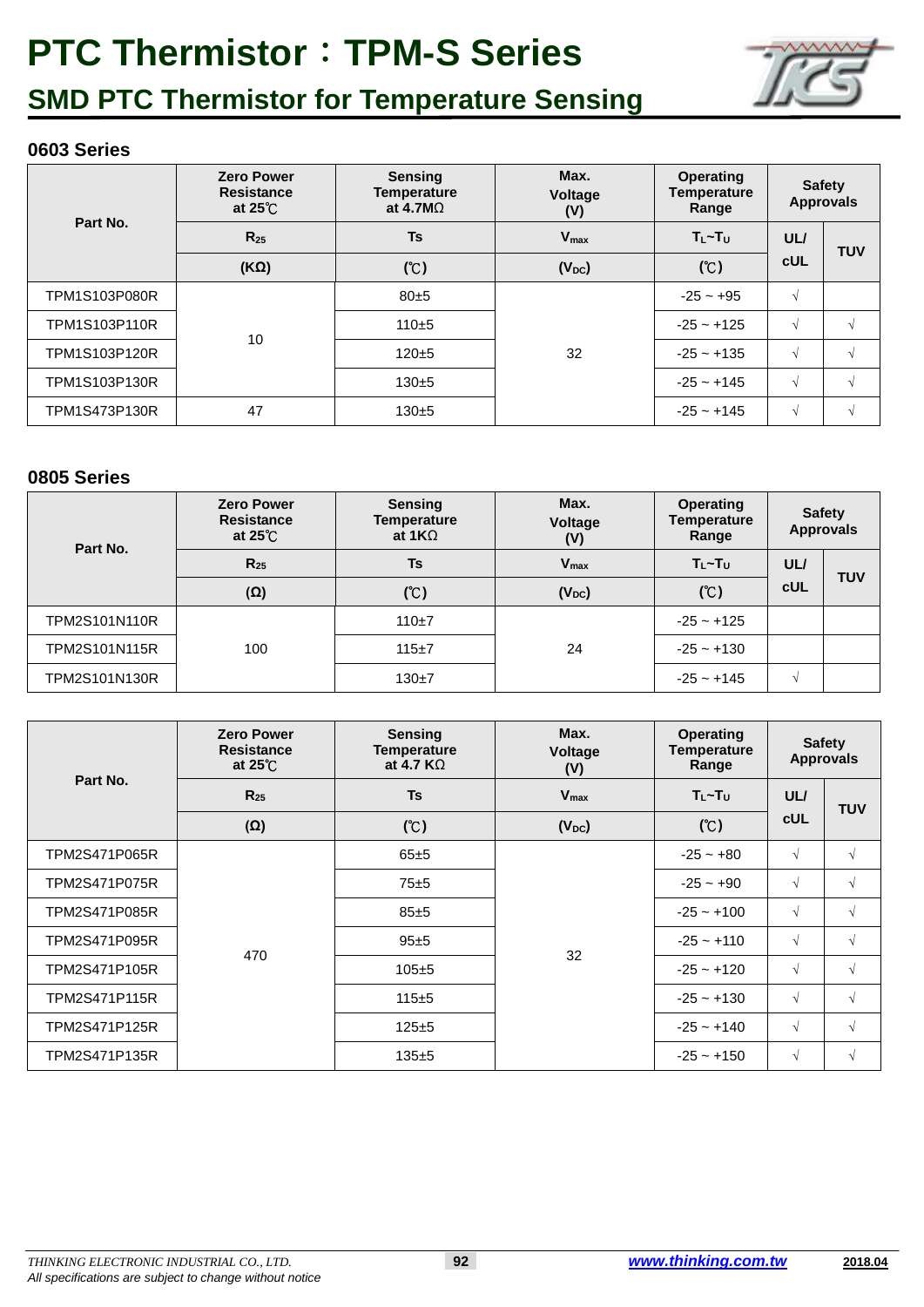

### **Electrical Characteristics**

|                      | <b>Zero Power</b><br><b>Resistance</b><br>at $25^{\circ}$ C | <b>Sensing</b><br>Temperature |                | Max.<br><b>Resistance</b><br>(V) |                 |                  |                | <b>Voltage</b> | <b>Operating</b><br>Temperature<br>Range | <b>Safety</b><br><b>Approvals</b> |  |
|----------------------|-------------------------------------------------------------|-------------------------------|----------------|----------------------------------|-----------------|------------------|----------------|----------------|------------------------------------------|-----------------------------------|--|
| Part No.             | $R_{25}$                                                    | <b>Ts</b>                     | $Ts-5^{\circ}$ | $Ts+5^\circ C$                   | $Ts+15^{\circ}$ | $V_{\text{max}}$ | $T_L \sim T_U$ | UL/            | <b>TUV</b>                               |                                   |  |
|                      | $(\Omega)$                                                  | (C)                           | $(K\Omega)$    | $(K\Omega)$                      | $(K\Omega)$     | $(V_{DC})$       | (C)            | <b>cUL</b>     |                                          |                                   |  |
| <b>TPM2S681P070R</b> |                                                             | 70                            |                |                                  |                 |                  | $-40 - +125$   |                |                                          |                                   |  |
| TPM2S681P080R        |                                                             | 80                            |                |                                  |                 |                  | $-40 - +125$   |                |                                          |                                   |  |
| <b>TPM2S681P090R</b> |                                                             | 90                            | ≤5.5           | $\geq$ 13.3                      | $\geq$ 40       | 32               | $-40 - +125$   | $\sqrt{ }$     |                                          |                                   |  |
| TPM2S681P100R        | 680                                                         | 100                           |                |                                  |                 |                  | $-40 - +125$   | $\sqrt{ }$     |                                          |                                   |  |
| TPM2S681P110R        |                                                             | 110                           |                |                                  |                 |                  | $-40 - +135$   | $\sqrt{ }$     |                                          |                                   |  |
| TPM2S681P130R        |                                                             | 130                           |                |                                  |                 |                  | $-40 - +150$   |                |                                          |                                   |  |

| Part No.      | <b>Zero Power</b><br><b>Resistance</b><br>at $25^{\circ}$ | <b>Sensing</b><br><b>Temperature</b><br>at 4.7M $\Omega$ | Max.<br>Voltage<br>(V) | <b>Operating</b><br><b>Temperature</b><br>Range | <b>Safety</b><br><b>Approvals</b> |            |
|---------------|-----------------------------------------------------------|----------------------------------------------------------|------------------------|-------------------------------------------------|-----------------------------------|------------|
|               | $R_{25}$                                                  | Ts                                                       | $V_{\text{max}}$       | $T_l$ ~ $T_U$                                   | UL/                               |            |
|               | $(K\Omega)$                                               | (C)                                                      | $(V_{DC})$             | (C)                                             | cUL                               | <b>TUV</b> |
| TPM2S103P130R | 10                                                        | $130 + 5$                                                | 32                     | $-25 - +145$                                    | V                                 |            |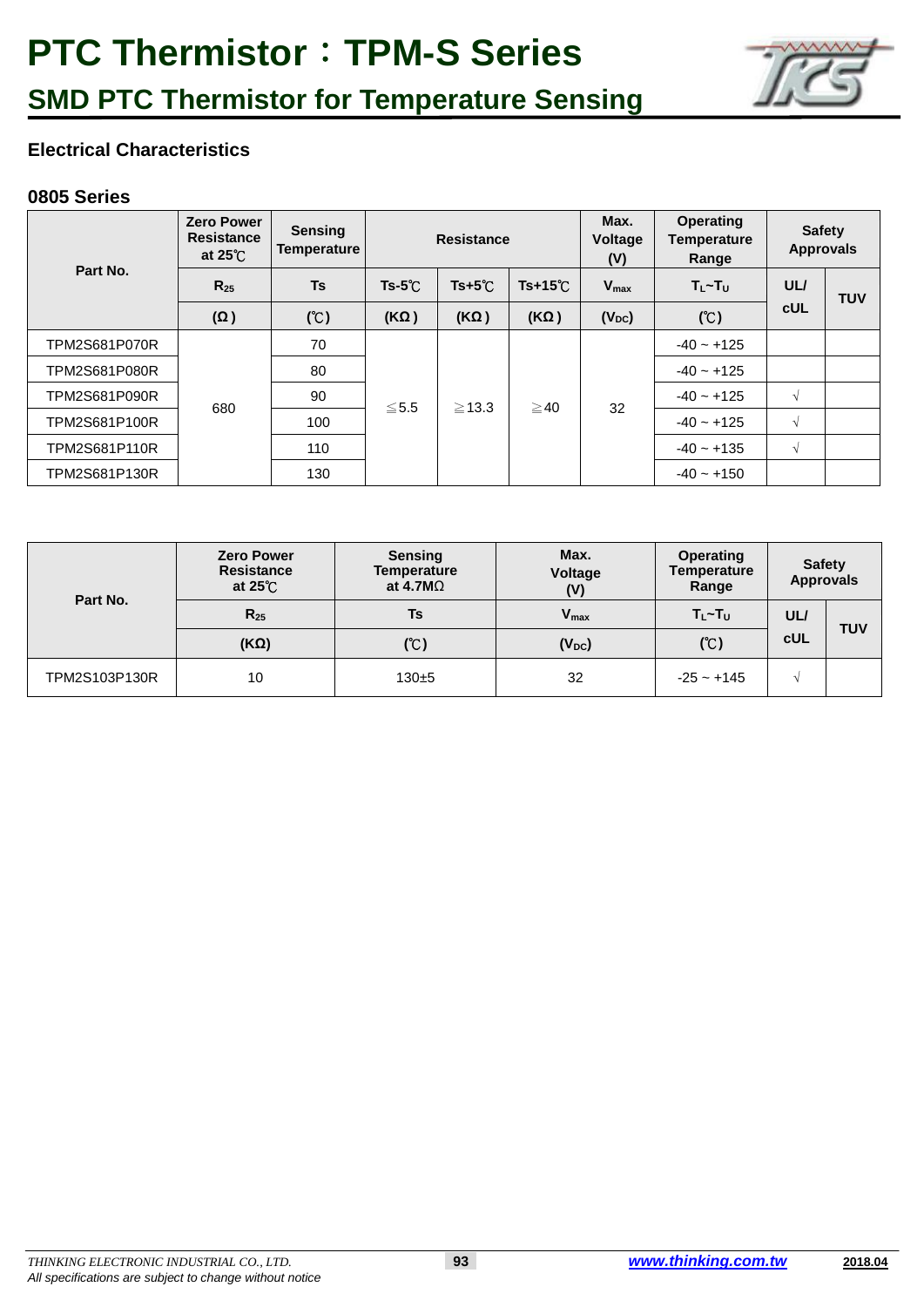### **SMD PTC Thermistor for Temperature Sensing**



### **Resistance-Temperature Characteristics (Typical)**

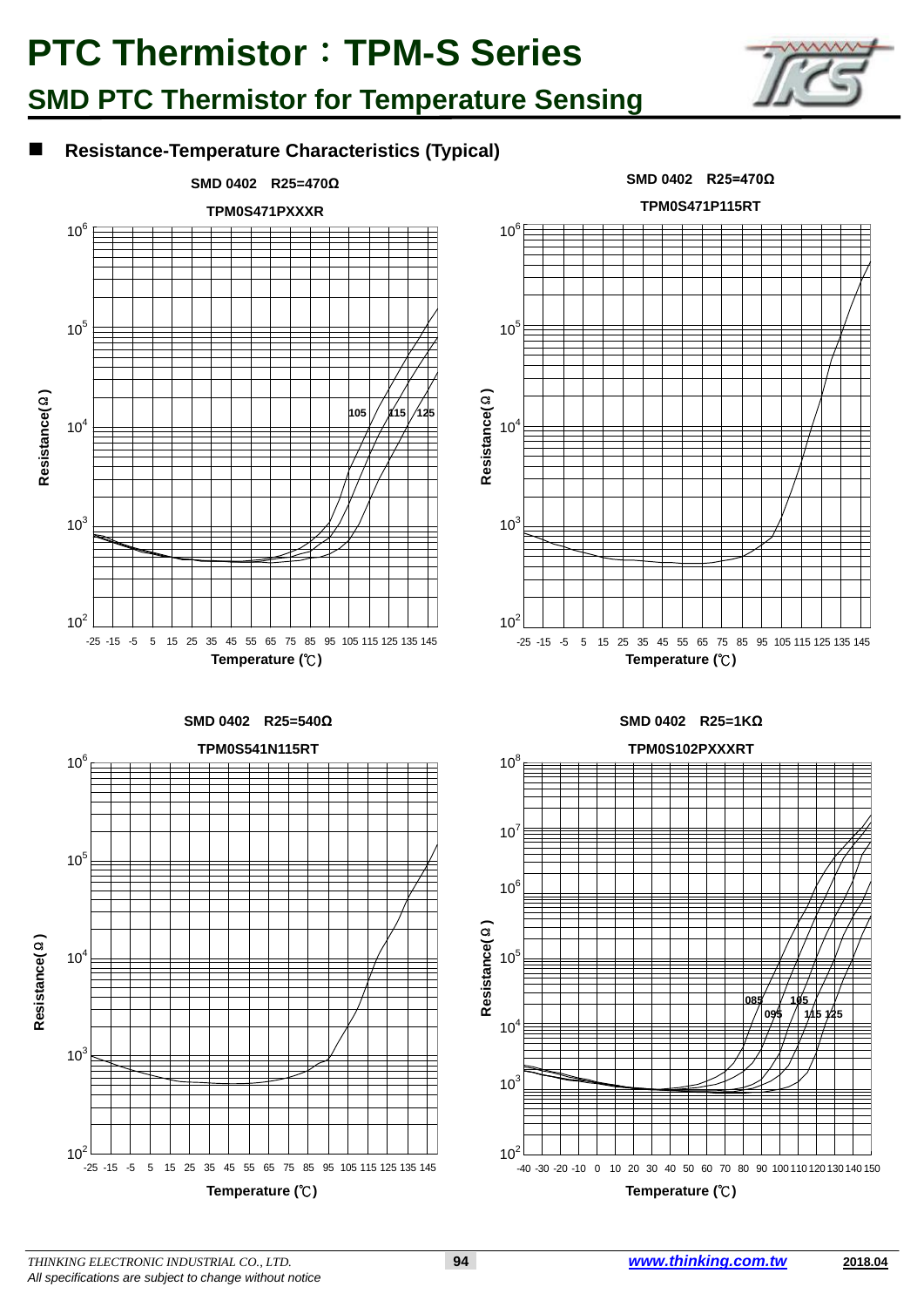## **SMD PTC Thermistor for Temperature Sensing**



### **Resistance-Temperature Characteristics (Typical)**



**Temperature (**℃**)**



**Temperature (**℃**)**

#### **SMD 0603 R25=220Ω**



**SMD 0603 R25=100Ω**



*THINKING ELECTRONIC INDUSTRIAL CO., LTD.* **95** *www.thinking.com.tw* **2018.04** *All specifications are subject to change without notice*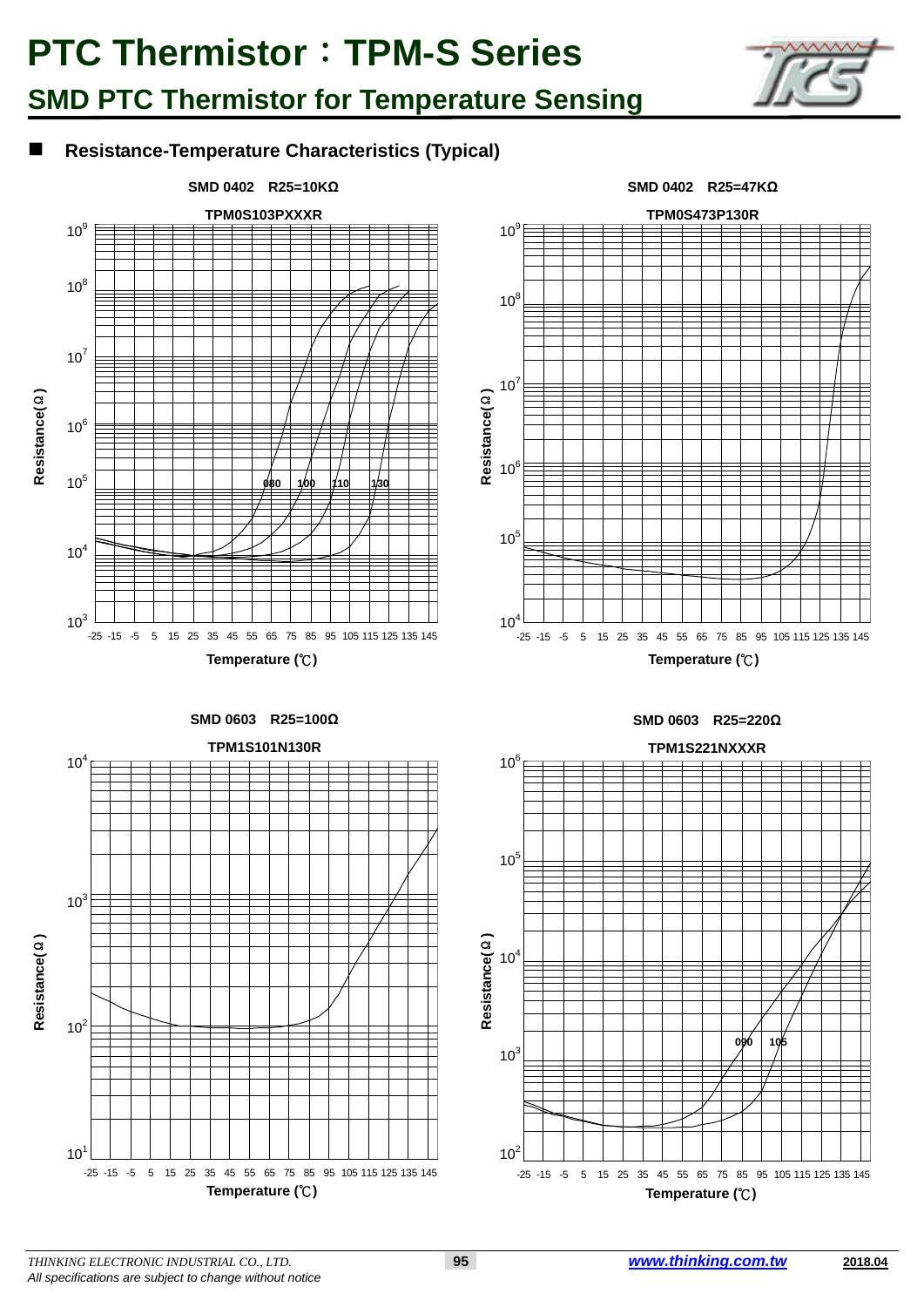## **SMD PTC Thermistor for Temperature Sensing**



### **Resistance-Temperature Characteristics (Typical)**



**Temperature (**℃**)**

**SMD 0603 R25=470Ω** 



**SMD 0603 R25=4700Ω**

**Temperature (**℃**)**

#### **SMD 0603 R25=10KΩ**





*THINKING ELECTRONIC INDUSTRIAL CO., LTD.* **96** *www.thinking.com.tw* **2018.04** *All specifications are subject to change without notice*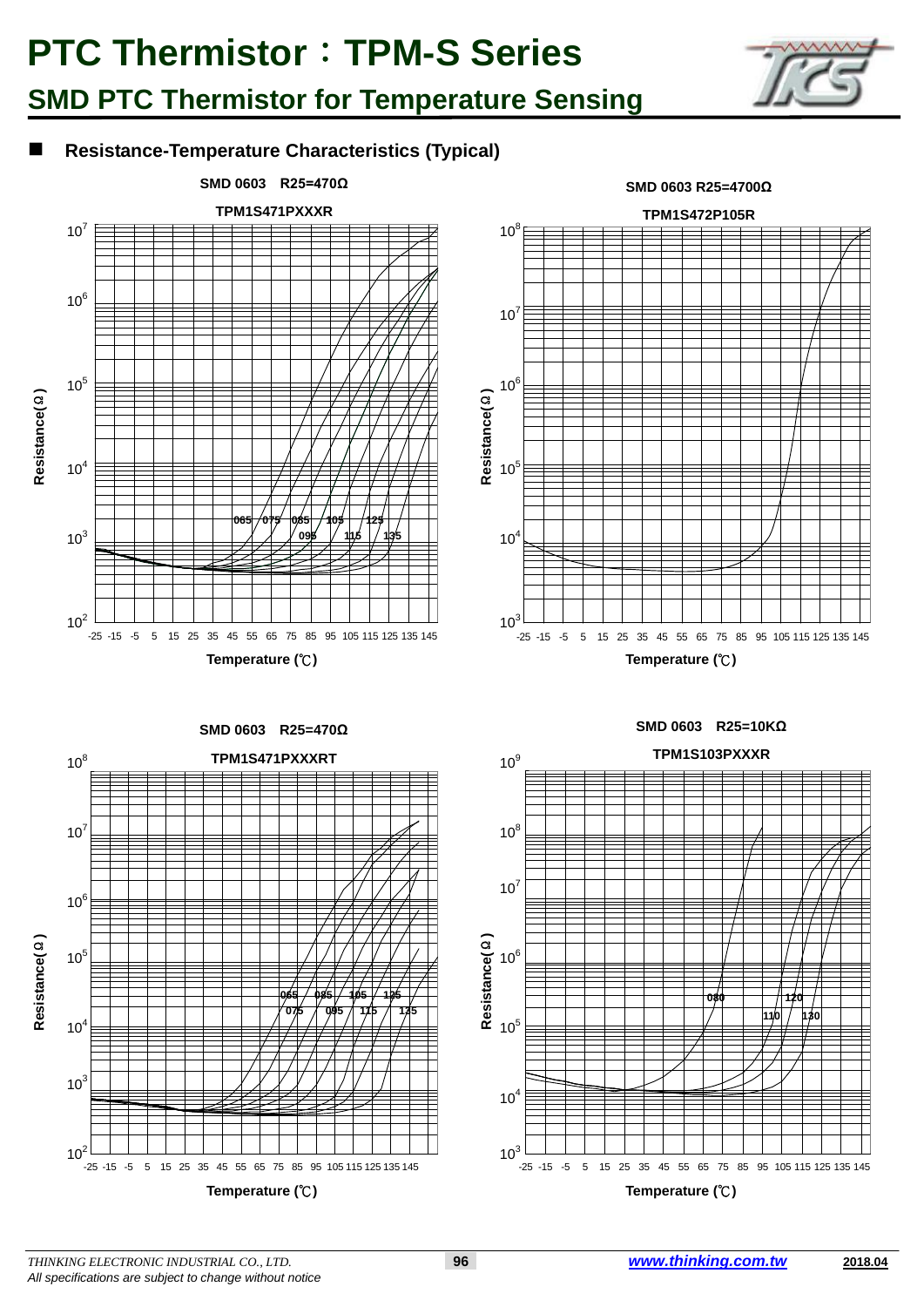

### **Resistance-Temperature Characteristics (Typical)**

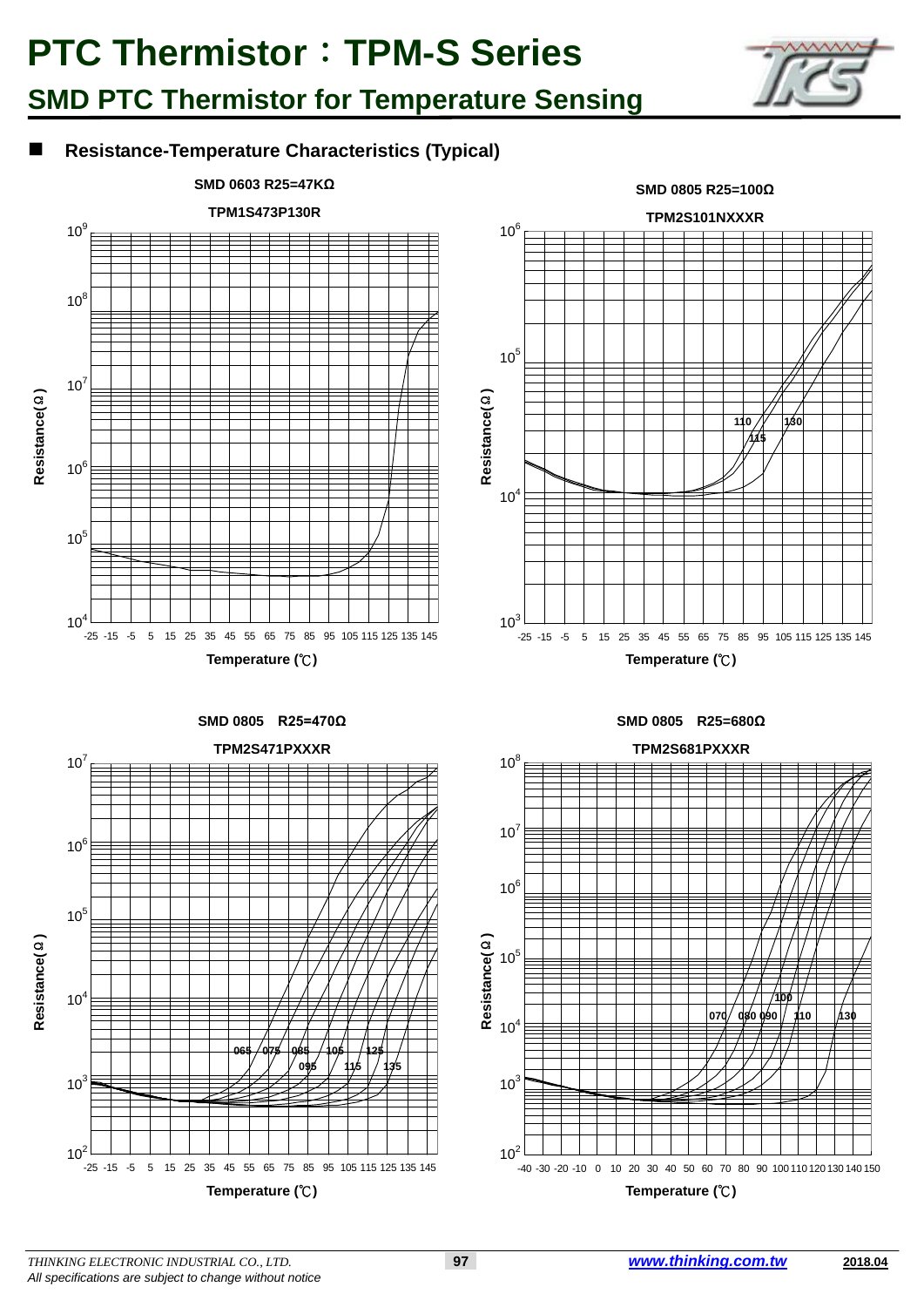

### ■ Resistance-Temperature Characteristics (Typical)

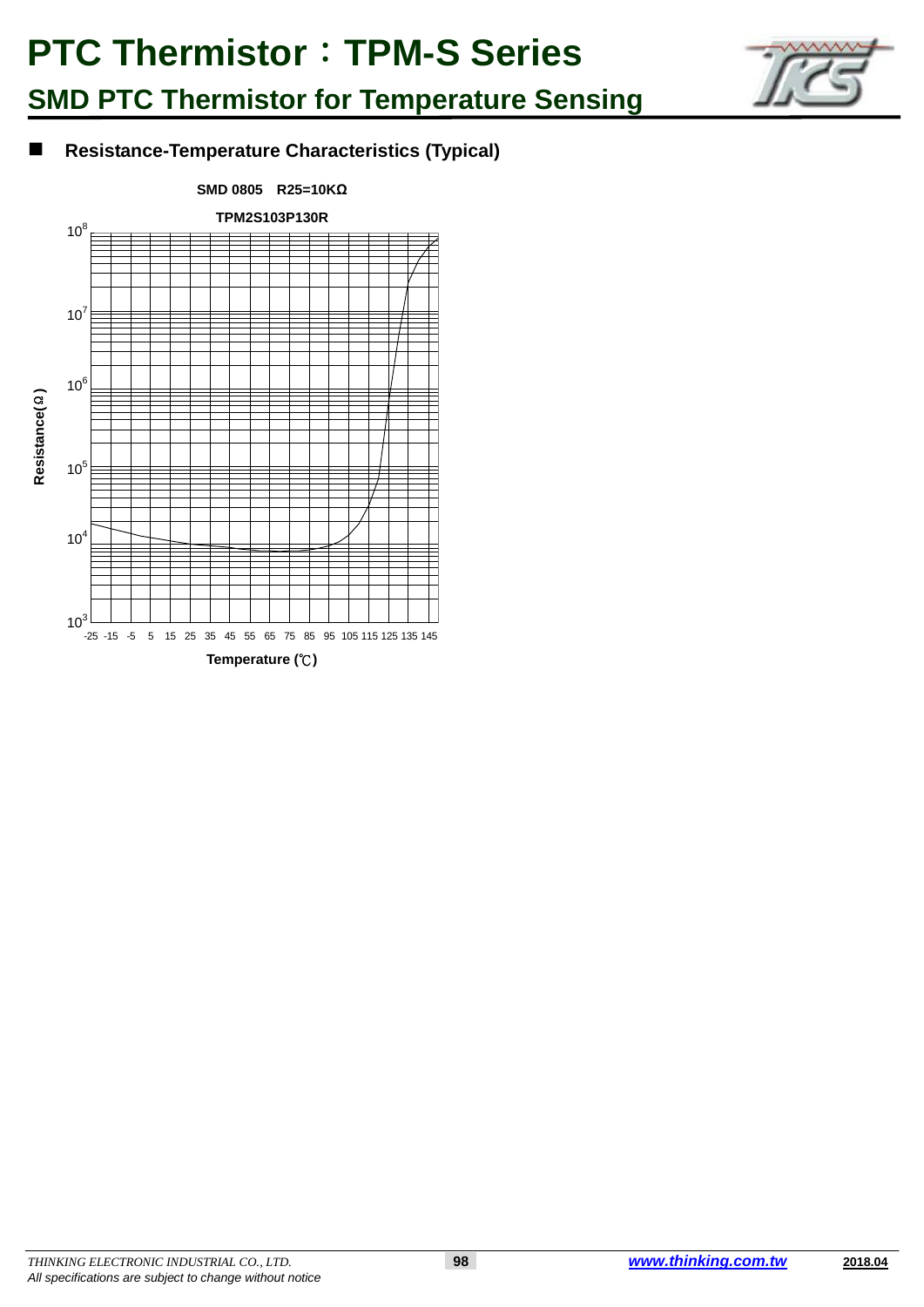



**Typical Application Circuit**





Fig 1. Overheat Protection Fig 2. Temp. Sensing and Control



Fig 3. Comparator Circuit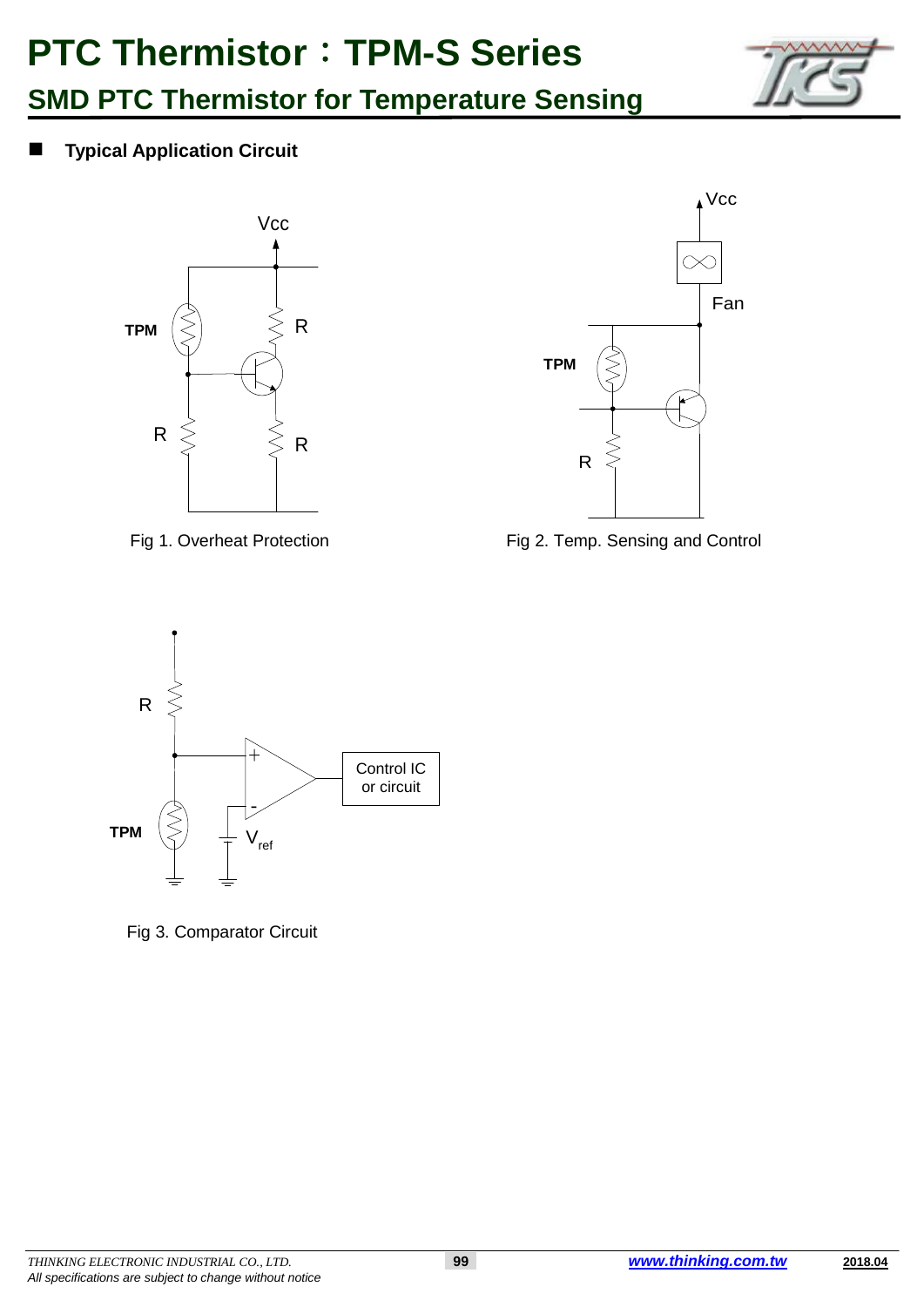

- **Soldering Recommendation**
	- **IR-Reflow Soldering Profile**



**Recommended Reworking Conditions with Soldering Iron**

| <b>Item</b>                       | <b>Conditions</b>    |
|-----------------------------------|----------------------|
| Temperature of Soldering Iron-tip | $360^{\circ}$ (max.) |
| Soldering Time                    | 3 sec (max.)         |
| Diameter of Soldering Iron-tip    | $\Phi$ 3mm (max.)    |

Caution:Not to touch the component surface with soldering iron directly to prevent component damage.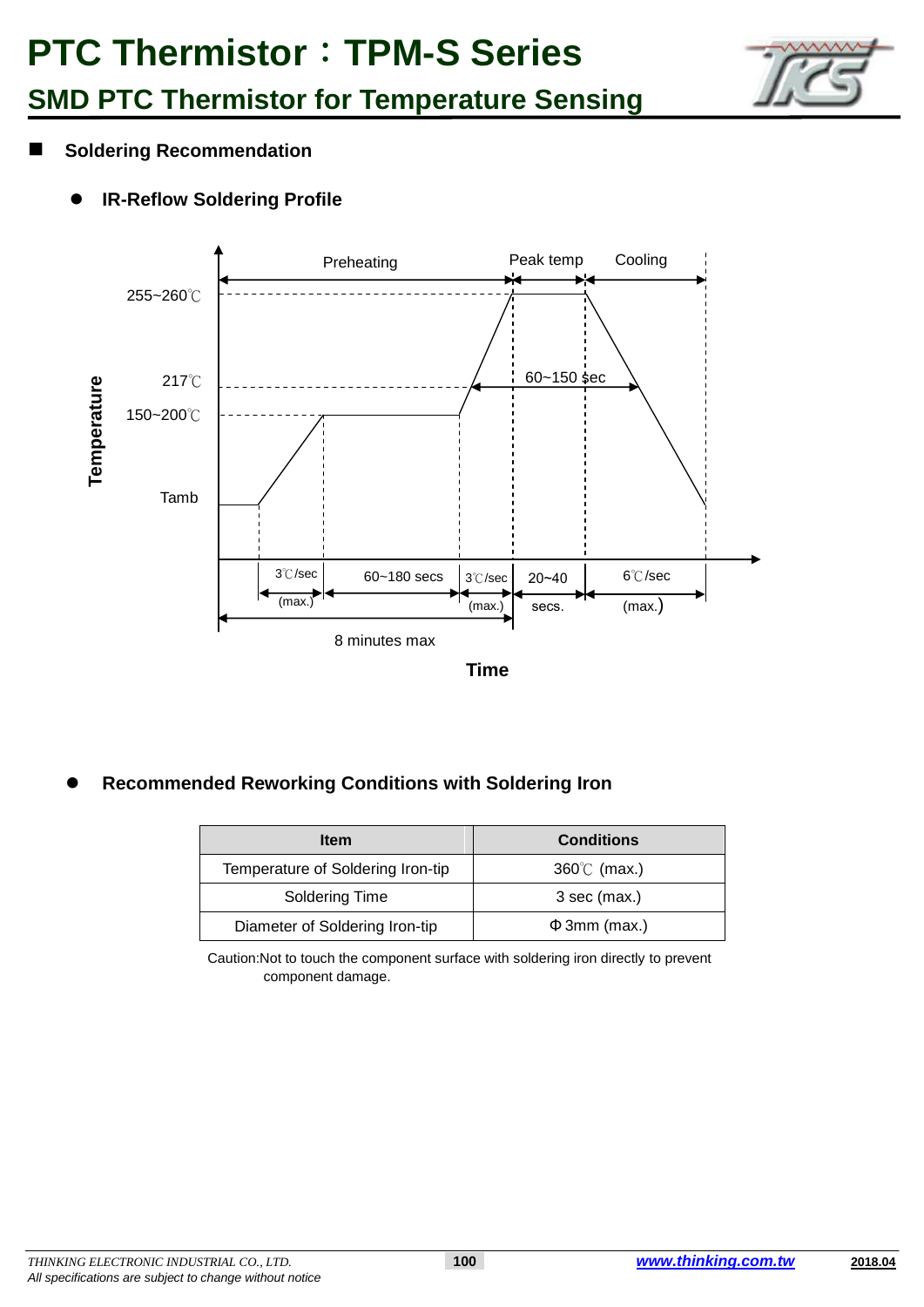

### **Recommended Soldering Pad Dimensions**



| Size(EIA) | $Z$ (mm) | $G$ (mm) | $X$ (mm) | $Y$ (mm) |
|-----------|----------|----------|----------|----------|
| 0402      | 1.7      | 0.5      | 0.6      | 0.6      |
| 0603      | 3.0      | 1.0      | 1.0      | 1.0      |
| 0805      | 3.4      | 1.0      | 1.4      | 1 つ      |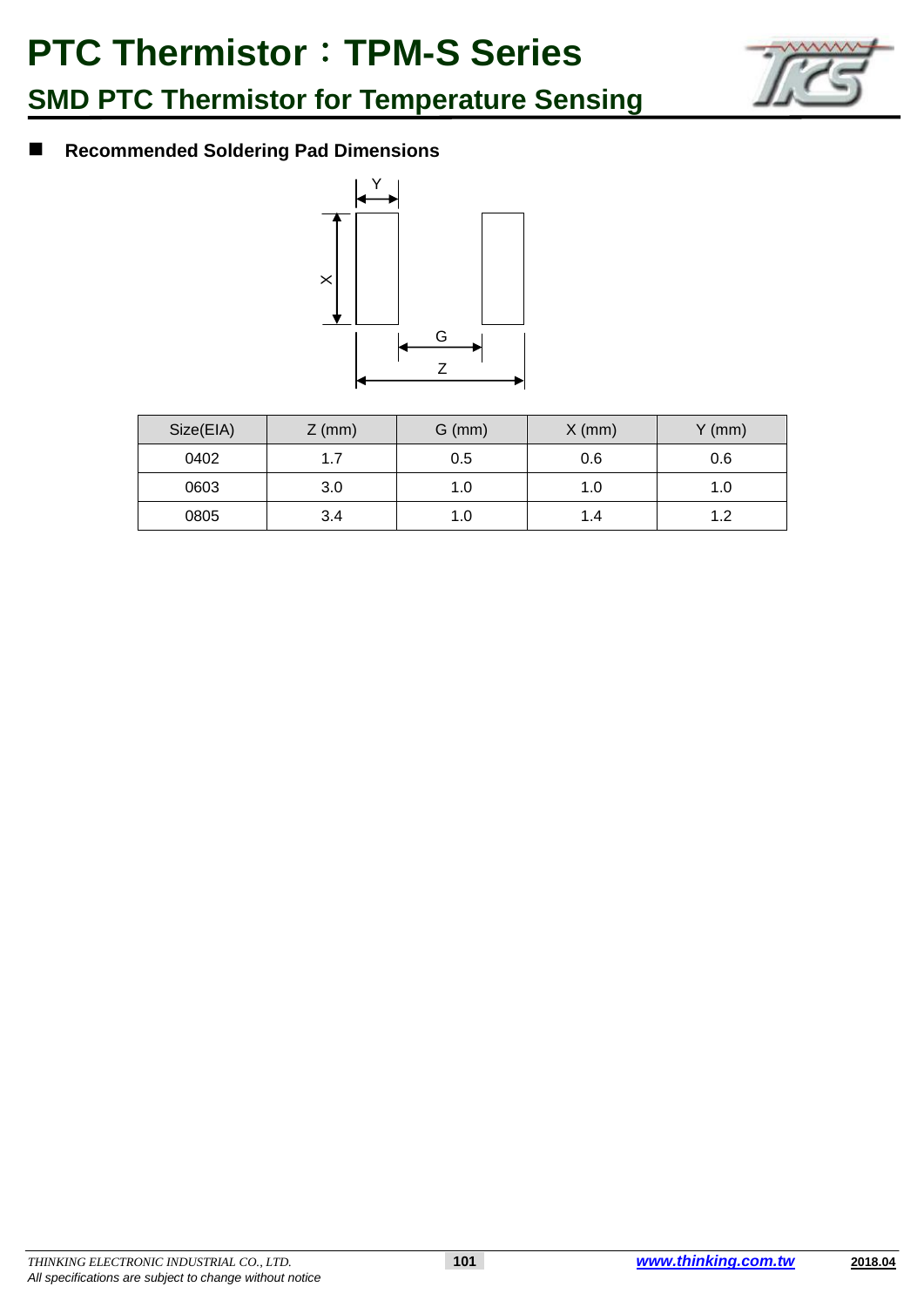

### **Reliability (Single sensing temperature series)**

| <b>Item</b>                       | <b>Standard</b>       | <b>Test Conditions / Methods</b>                                                                                                                                                                                                                                                                  | <b>Specifications</b>                                                                                                                                |  |  |
|-----------------------------------|-----------------------|---------------------------------------------------------------------------------------------------------------------------------------------------------------------------------------------------------------------------------------------------------------------------------------------------|------------------------------------------------------------------------------------------------------------------------------------------------------|--|--|
| Rapid Change of<br>Temperature    | IEC 60068-2-14        | The conditions shown below shall be repeated 5<br>cycles on PCB<br>Period<br>Temperature $(\mathcal{C})$<br><b>Step</b><br>(minutes)<br>1<br>$-25 \pm 5$<br>$30 \pm 3$<br>$\overline{c}$<br>$5 \pm 3$<br>Room temperature<br>3<br>$150 \pm 5$<br>$30 \pm 3$<br>4<br>$5 \pm 3$<br>Room temperature | No visible damage<br>$ \triangle R_{25}/R_{25}  \leq 20\%$<br>$( \triangle R_{25}/R_{25}  \leq 30\%$ <sup>*1</sup> )                                 |  |  |
| Damp Heat,<br><b>Steady State</b> | IEC 60068-2-78        | 40 ± 2 °C, 90 ~ 95% RH, 1000 ± 24 hrs                                                                                                                                                                                                                                                             | No visible damage<br>$ \triangle \mathsf{R}_{25}/\mathsf{R}_{25}  \leq 20\,\%$<br>$( \triangle R_{25}/R_{25}  \leq 30\%$ <sup>*1</sup> )             |  |  |
| <b>Bending Strength</b>           | IEC-60068-2-21        | Warp 2mm<br>Speed $< 0.5$ mm/sec.<br>Duration: 10 sec on PCB.                                                                                                                                                                                                                                     | No visible damage<br>$\triangle$ R <sub>25</sub> /R <sub>25</sub>   $\leq$ 10 %                                                                      |  |  |
| High Temp. Storage                | IEC 60068-2-2         | Tu. $\pm 5$ °C, 1000 $\pm$ 24 hrs                                                                                                                                                                                                                                                                 | No visible damage<br>$ \triangle R_{25}/R_{25}  \leq 20\%$<br>$(  \triangle R_{25}/R_{25}   \leq 30 \%$ <sup>7</sup> )                               |  |  |
| Low Temp.Storage <sup>1</sup>     | IEC 60068-2-1         | $T_L \pm 3$ °C, 1000 $\pm$ 24 hrs<br>$(-40. \pm 3 \degree \degree \degree$ , 1000 $\pm$ 24 hrs *1)                                                                                                                                                                                                | No visible damage<br>$ \triangle \mathsf{R}_{25}/\mathsf{R}_{25}  \leq 20\,\%$<br>$(   \triangle R_{25}/R_{25}   \leq 30 %$ <sup>*1</sup> )          |  |  |
| High Temp. Load                   | IEC 60738-1<br>7.24.3 | $85 \pm 5$ °C Vmax., 1000 $\pm$ 24 hrs                                                                                                                                                                                                                                                            | No visible damage<br>$\Delta$ R <sub>25</sub> /R <sub>25</sub> $\vert \leq 20\%$<br>$(   \triangle R_{25}/R_{25}   \leq 30 %$ <sup>*1</sup> )        |  |  |
| <b>Climatic Sequence</b>          | IEC 60738-1<br>7.22   | a. Tu. x 16 hrs<br>b. 1st cycle : 40 $\degree$ C 95 %RH x 24 hrs<br>c. $T_1 \times 2$ hrs<br>d. 5 cycles: $40^{\circ}$ C 95% RH x 24 hrs / Cycle                                                                                                                                                  | No visible damage<br>$\vert$ $\Delta$ R <sub>25</sub> /R <sub>25</sub> $\vert \leq 20$ %<br>$(   \triangle R_{25}/R_{25}   \leq 30 %$ <sup>1</sup> ) |  |  |
| Solderability                     | IEC 60068-2-58        | $245 \pm 5$ °C, $3 \pm 0.3$ sec                                                                                                                                                                                                                                                                   | At least 95% of terminal<br>electrode is covered by<br>new solder                                                                                    |  |  |
| Resistance to<br>Soldering Heat   | IEC 60068-2-58        | 8.1.2.2 Solder reflow method<br>Preheating:150~180℃,60~120 secs<br>Peak temp.: $245 - 255^\circ \text{C}$ , $\leq 20$ secs. (reflow)                                                                                                                                                              | No visible damage<br>$\Delta$ R <sub>25</sub> /R <sub>25</sub> $\vert \leq 20\%$<br>$(   \triangle R_{25}/R_{25}   \leq 30 %$ <sup>*1</sup> )        |  |  |

NOTE: \*1:Apply for TPM0S103\*;TPM0S473\*;TPM1S103\*;TPM1S473;TPM2S103\* only.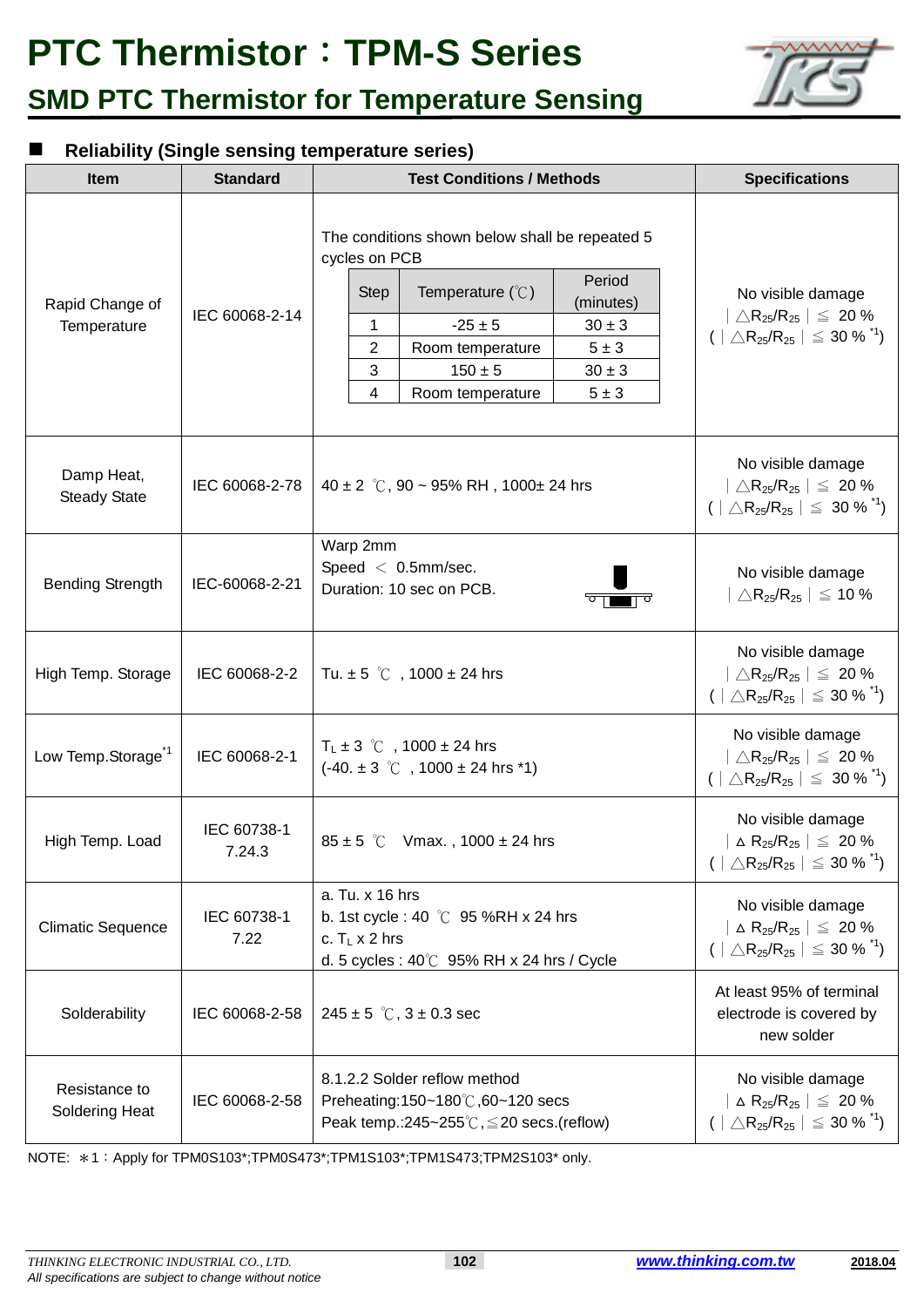

### **Reliability (Dual sensing temperature series)**

| <b>Item</b>                       | <b>Standard</b>       | <b>Test Conditions / Methods</b>                                                                                                                                                                                                                                                                               | <b>Specifications</b>                                                               |  |  |
|-----------------------------------|-----------------------|----------------------------------------------------------------------------------------------------------------------------------------------------------------------------------------------------------------------------------------------------------------------------------------------------------------|-------------------------------------------------------------------------------------|--|--|
| Rapid Change of<br>Temperature    | IEC 60068-2-14        | The conditions shown below shall be repeated 5<br>cycles on PCB<br>Period<br>Temperature $(\mathcal{C})$<br><b>Step</b><br>(minutes)<br>$-25 \pm 5$<br>1<br>$30 \pm 3$<br>$\overline{2}$<br>$5 \pm 3$<br>Room temperature<br>3<br>$150 \pm 5$<br>$30 \pm 3$<br>$\overline{4}$<br>$5 \pm 3$<br>Room temperature | No visible damage<br>$\Delta$ R <sub>25</sub> /R <sub>25</sub> $\vert \leq 20\%$    |  |  |
| Damp Heat,<br><b>Steady State</b> | IEC 60068-2-78        | 40 ± 2 °C, 90 ~ 95% RH, 1000 ± 24 hrs<br>$(85 \pm 3 \degree \text{C}, 80 \sim 85\% \text{ RH}, 1000 \pm 24 \text{ hrs} \text{ m}^3)$                                                                                                                                                                           | No visible damage<br>$\triangle$ R <sub>25</sub> /R <sub>25</sub> $  \leq 20$ %     |  |  |
| <b>Bending Strength</b>           | IEC-60068-2-21        | Warp 2mm<br>Speed $< 0.5$ mm/sec.<br>Duration: 10 sec on PCB.                                                                                                                                                                                                                                                  | No visible damage<br>$\Delta$ R <sub>25</sub> /R <sub>25</sub>   $\leq 10\%$        |  |  |
| High Temp. Storage                | IEC 60068-2-2         | Tu. $\pm 5$ °C, 1000 $\pm$ 24 hrs<br>$(150. \pm 5$ °C, 1000 $\pm$ 24 hrs <sup>*1</sup> )                                                                                                                                                                                                                       | No visible damage<br>$\triangle$ R <sub>25</sub> /R <sub>25</sub>   $\leq 20\%$     |  |  |
| High Temp. Load                   | IEC 60738-1<br>7.24.3 | $85 \pm 5$ °C Vmax., 1000 $\pm$ 24 hrs                                                                                                                                                                                                                                                                         | No visible damage<br>$\triangle$ R <sub>25</sub> /R <sub>25</sub>   $\leq 20\%$     |  |  |
| <b>Climatic Sequence</b>          | IEC 60738-1<br>7.22   | a. Tu. x 16 hrs<br>b. 1st cycle : 40 $\degree$ C 95 %RH x 24 hrs<br>c. $T_L$ x 2 hrs<br>d. 5 cycles: $40^{\circ}$ C 95% RH x 24 hrs / Cycle                                                                                                                                                                    | No visible damage<br>$\Delta$ R <sub>25</sub> /R <sub>25</sub>   $\leq 20\%$        |  |  |
| Low Temp storage                  | IEC 60068-2-1         | $T_L \pm 3$ °C, 1000 $\pm$ 24 hrs<br>$\binom{1}{1}$<br>$(-40 \pm 3 \degree \degree \degree)$ , 1000 ± 24 hrs                                                                                                                                                                                                   | No visible damage<br>$\triangle$ R <sub>25</sub> /R <sub>25</sub> $\vert \leq 20\%$ |  |  |
| Solderability                     | IEC 60068-2-58        | $245 \pm 5$ °C, $3 \pm 0.3$ sec                                                                                                                                                                                                                                                                                | At least 95% of terminal<br>electrode is covered by<br>new solder                   |  |  |
| Resistance to<br>Soldering Heat   | IEC 60068-2-58        | 8.1.2.2 Solder reflow method<br>Preheating:150~180℃,60~120 secs<br>Peak temp.: $245 - 255^\circ \text{C}$ , $\leq 20$ secs. (reflow)                                                                                                                                                                           | No visible damage<br>$\triangle$ R <sub>25</sub> /R <sub>25</sub>   $\leq 20\%$     |  |  |

NOTE: \*1: Apply for TPM0S102\* only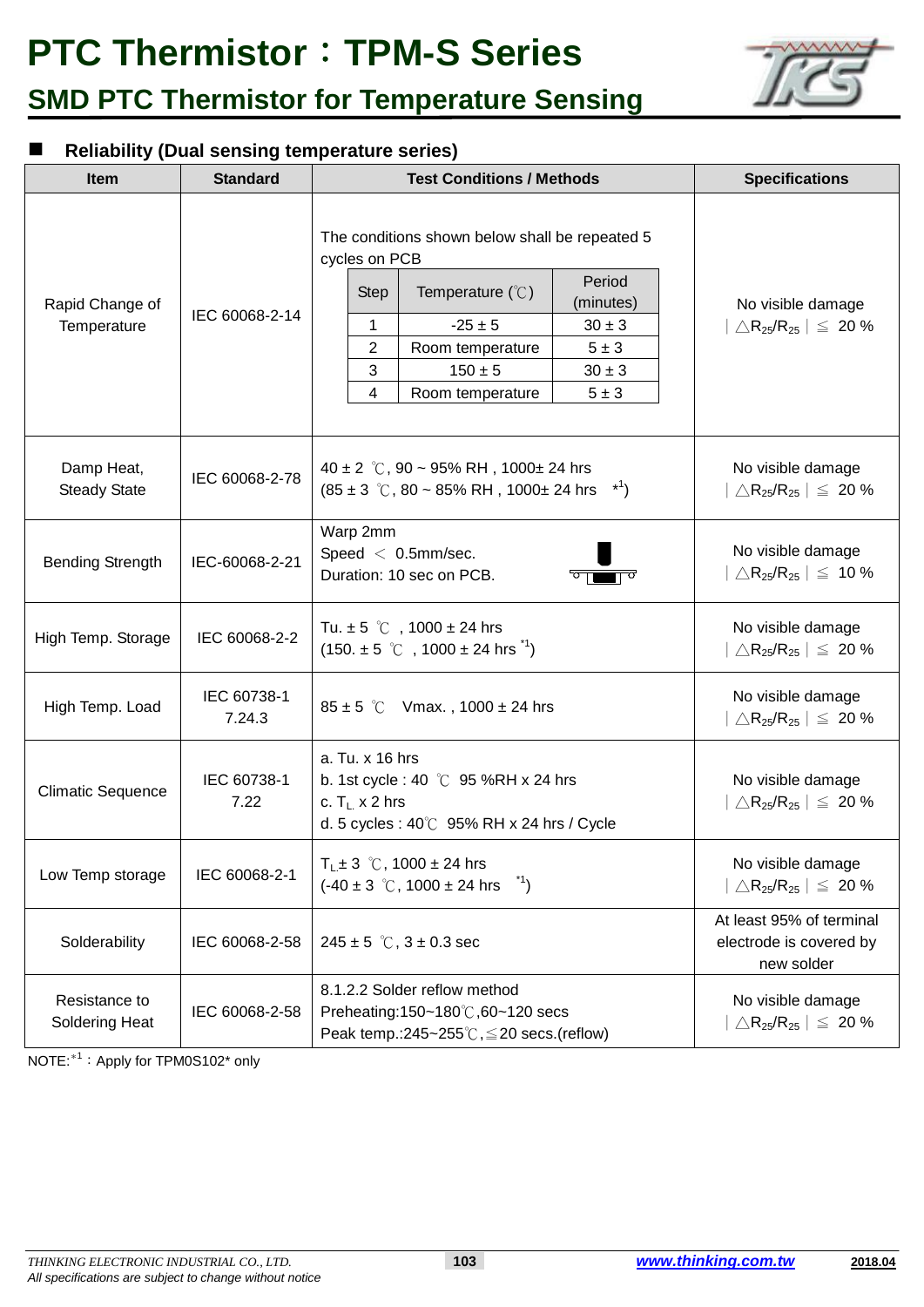

**Packaging**

**Taping Specification (0402 type)**



(Unit: mm)

| <b>Index</b> | $A_0$ | $B_0$ | W    |      |       |      | P <sub>2</sub> | $P_0$ | $D_0$ | $K_0$ |
|--------------|-------|-------|------|------|-------|------|----------------|-------|-------|-------|
| Size         | ±0.05 | ±0.12 | ±0.2 | ±0.1 | ±0.05 | ±0.1 | ±0.05          | ±0.1  | ±0.1  | ±0.1  |
| 0402         | 0.62  | 1.12  | 8    | 1.75 | 3.5   |      |                |       | 1.55  | 0.60  |

### **Taping Specification (0603 & 0805 type)**



(Unit: mm)

| Index | $A_0$ | $B_0$ | W    |      |       | $P_1$ | P <sub>2</sub> | $P_0$ | $D_0$ | $K_0$ |
|-------|-------|-------|------|------|-------|-------|----------------|-------|-------|-------|
| Size  | ±0.2  | ±0.2  | ±0.2 | ±0.1 | ±0.05 | ±0.1  | ±0.05          | ±0.1  | ±0.1  | ±0.1  |
| 0603  | 1.1   | 1.9   | 8    | 1.75 | 3.5   |       |                |       | 1.55  | 0.95  |
| 0805  | 1.5   | 2.3   | 8    | 1.75 | 3.5   |       |                |       | 1.55  | 1.0   |